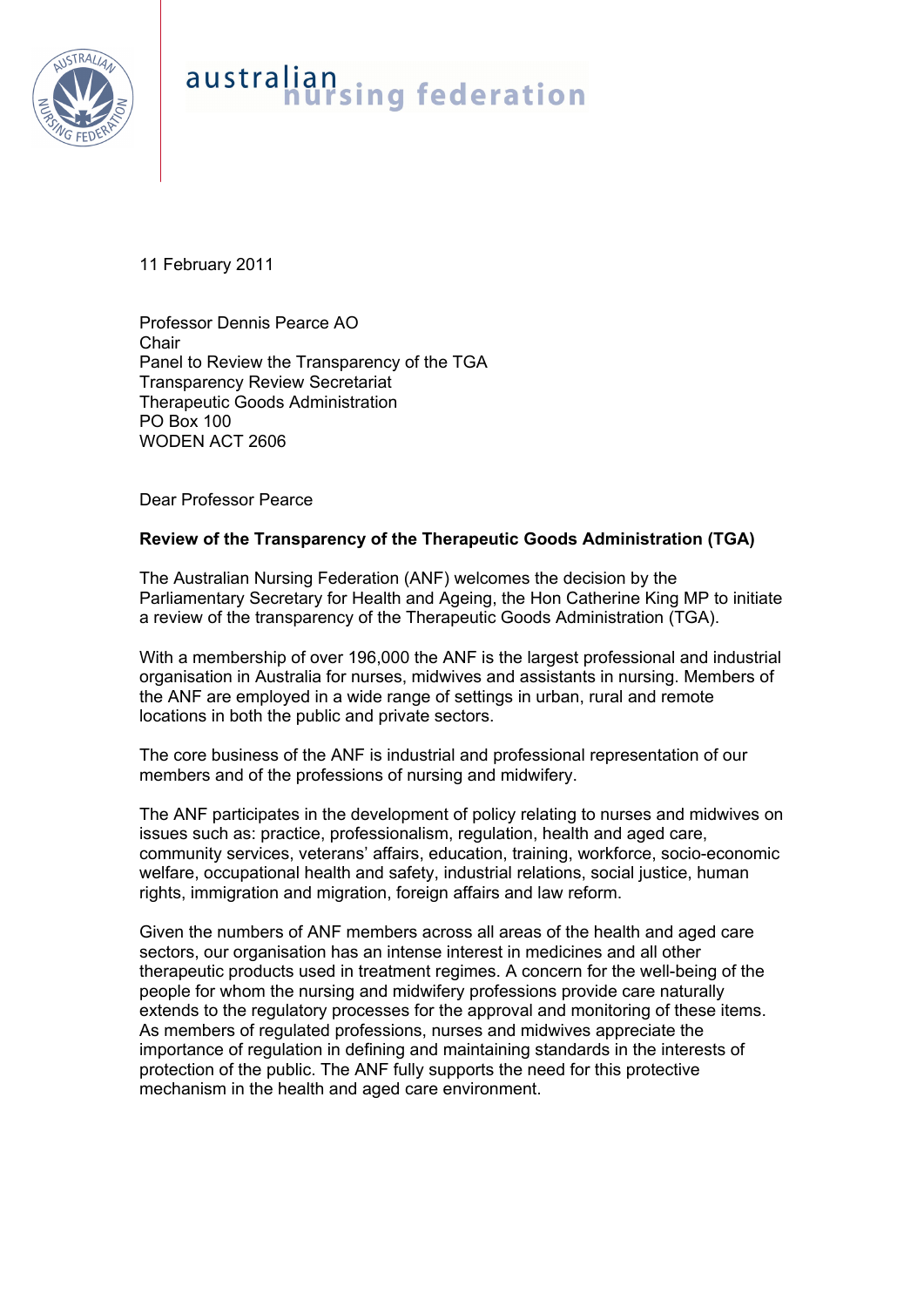The ANF is aware of problems encountered by nurses, midwives and other health professionals, as well as consumers of health and aged care services, due to inability in the past to have meaningful communication with the TGA. For this reason the ANF supports the preparedness of the Government to undertake a review regarding the transparency of information processes between the TGA and stakeholder individuals and groups.

The health and aged care sectors expose people to many occupational health and safety risks due to the complex technology, devices and substances that are used on a day to day basis in prevention, diagnosis, treatment and care. With an increasing focus on evidence-based health care and occupational health and safety, the ANF considers that the TGA, as the regulator of therapeutic goods, is obliged to respond when an identified risk in the use of such products is identified. In addition, the ANF takes the position that an interim warning may be a prudent step to alert the health industry and the community at large in the first instance, while the TGA conducts research and develops an appropriate regulatory response to protect the community: be they patients in the health or aged care systems, health professionals or other workers in the health or aged care industry. The Australian Government is vulnerable to severe criticism, censure and perhaps liability if its regulator of medicines and other therapeutic products is not seen to act on information about items which have the potential to harm its citizens.

The comments submitted to date by other organisations to the Review Panel have been reviewed by ANF. Many of the expressed sentiments are supported by the ANF. Particular points of concurrence are:

- Investment of time and funding by the TGA towards improving the profile of its functions and contribution to the safety and quality of medicines and other therapeutic products, both to health professionals and within the general public. The TGA performs a vital function in the safe and effective use of medicines and other therapeutic products in Australia, which is not currently well understood by the general public nor indeed by many health professionals. Strategies need to be employed to communicate the messages of regulation: evidence-base for initial approval and on-going monitoring, with formats to suit the broad range of stakeholder groups.
- Review of the TGA website for greater ease of access of information. The ANF, having been involved in the TGA website redevelopment, acknowledges that this work is underway. This is a vital component of the move to enhance transparency of TGA processes. Use of the website for retrieval of information is now common place in the community. This means that there is an expectation from health professionals and consumers of health and aged care that they will be able to locate all relevant information they require for decision making on therapeutic goods.
- Implementation of mechanisms to enable greater engagement with TGA of both health professionals and consumers of health and aged care services in order to create greatly improved information flow on issues relating to medicines and other therapeutic products (for example, adverse reactions to medicines or deficits in medical devices).